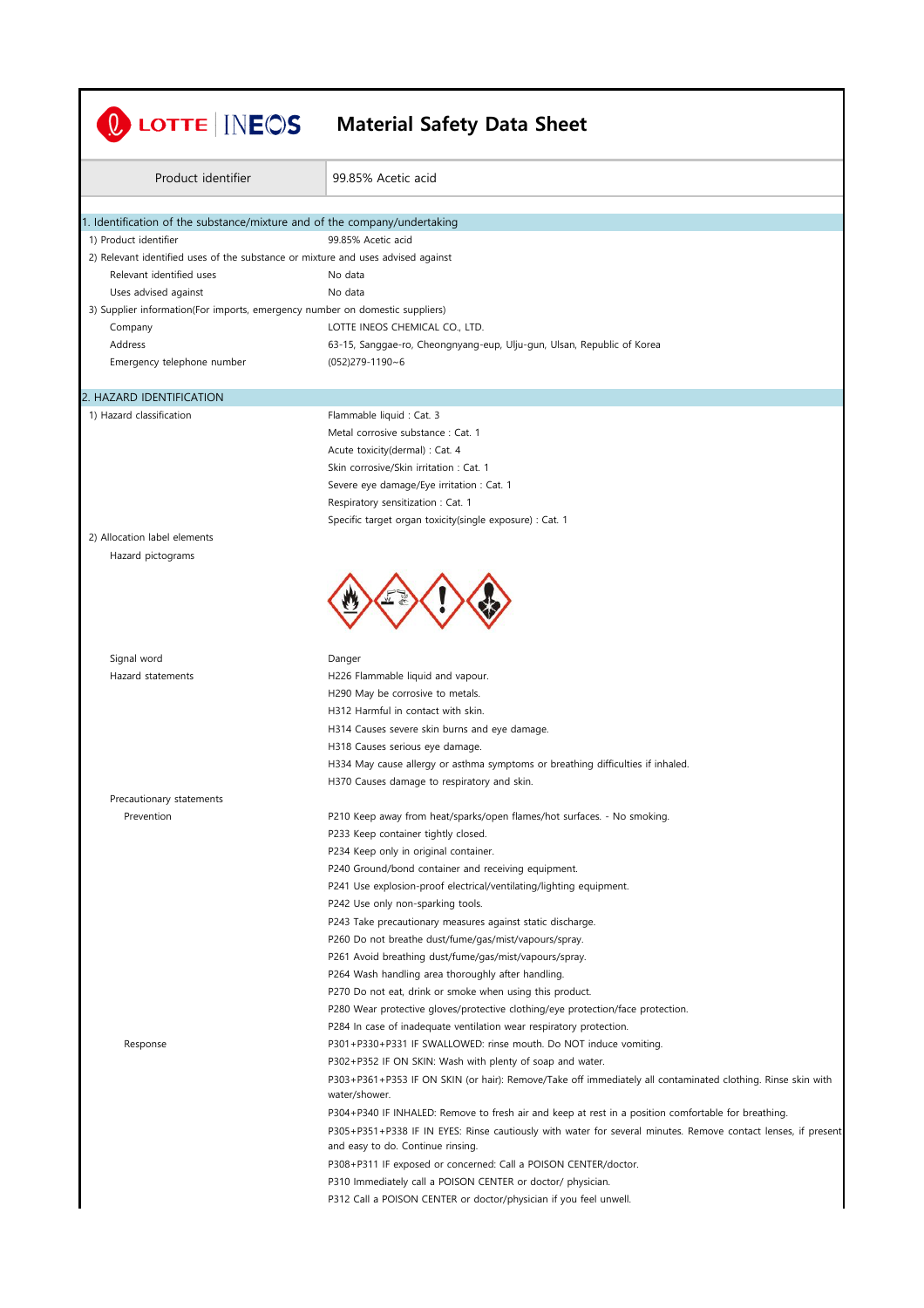| Product identifier                                                                 | 99.85% Acetic acid                                                                                                                                                                                                    |
|------------------------------------------------------------------------------------|-----------------------------------------------------------------------------------------------------------------------------------------------------------------------------------------------------------------------|
|                                                                                    | P321 Specific treatment such as wash with water, prevent contamination.<br>P342+P311 If experiencing respiratory symptoms: Call a POISON CENTER or doctor/physician.                                                  |
|                                                                                    | P362+P364 Take off contaminated clothing and wash before reuse.<br>P363 Wash contaminated clothing before reuse.                                                                                                      |
|                                                                                    | P370+P378 In case of fire: Use carbon dioxide, or water spray for extinction.<br>P390 Absorb spillage to prevent material damage.                                                                                     |
| Storage                                                                            | P403+P235 Store in a well-ventilated place. Keep cool.                                                                                                                                                                |
|                                                                                    | P405 Store locked up.                                                                                                                                                                                                 |
| Disposal                                                                           | P406 Store in corrosive resistant container with a resistant inner liner.<br>P501 Dispose of contents/container in accordance with prescribed regulations.                                                            |
| 3) Other Hazard Risk which are not included in the classification criterias (NFPA) |                                                                                                                                                                                                                       |
| Health                                                                             | 3                                                                                                                                                                                                                     |
| Flammability<br>Reactivity                                                         | 2<br>0                                                                                                                                                                                                                |
|                                                                                    |                                                                                                                                                                                                                       |
| 3. Composition/Information on ingredients                                          |                                                                                                                                                                                                                       |
| Chemical Name                                                                      | Acetic acid<br>Glacial acetic acid                                                                                                                                                                                    |
| Other name<br>CAS No.                                                              | $64 - 19 - 7$                                                                                                                                                                                                         |
| PCT (WT)(%)                                                                        | 99.85                                                                                                                                                                                                                 |
| Chemical Name                                                                      | WATER                                                                                                                                                                                                                 |
| Other name                                                                         | Hydrogen oxide                                                                                                                                                                                                        |
| CAS No.<br>PCT (WT)(%)                                                             | 7732-18-5<br>0.15                                                                                                                                                                                                     |
|                                                                                    |                                                                                                                                                                                                                       |
| 4. FIRST AID MEASURES                                                              |                                                                                                                                                                                                                       |
| 1) Following eye contact                                                           | Call 911 or emergency medical service.<br>IF IN EYES: Rinse cautiously with water for several minutes. Remove contact lenses, if present and easy to do.<br>Continue rinsing.                                         |
| 2) Following skin contact                                                          | IF ON SKIN (or hair): Remove/Take off immediately all contaminated clothing. Rinse skin with water/shower.<br>If exposed: Call a POISON CENTER or doctor/physician.<br>Wash contaminated clothing before reuse.       |
|                                                                                    | Remove contaminated clothing, shoes and isolate contaminated area.                                                                                                                                                    |
|                                                                                    | For minor skin contact, avoid spreading material on unaffected skin.<br>In case of burns, immediately cool affected skin for as long as possible with cold water. Do not remove clothing                              |
|                                                                                    | if adhering to skin.                                                                                                                                                                                                  |
| 3) Following inhalation                                                            | Wash skin with soap and water.<br>IF INHALED: If breathing is difficult, remove victim to fresh air and keep at rest in a position comfortable for                                                                    |
|                                                                                    | breathing.                                                                                                                                                                                                            |
|                                                                                    | Immediately call a POISON CENTER or doctor/physician.                                                                                                                                                                 |
| 4) Following ingestion                                                             | IF SWALLOWED: Rinse mouth. Do NOT induce vomiting.<br>If exposed: Call a POISON CENTER or doctor/physician.                                                                                                           |
|                                                                                    | Do not use mouth-to-mouth method if victim ingested or inhaled the substance; give artificial respiration with                                                                                                        |
| 5) Advice to physician                                                             | the aid of a pocket mask equipped with a one-way valve or other proper respiratory medical device.<br>Ensure that medical personnel are aware of the material(s) involved and take precautions to protect themselves. |
|                                                                                    |                                                                                                                                                                                                                       |
| 5. FIRE FIGHTING MEASURES                                                          |                                                                                                                                                                                                                       |
| 1) Suitable (and unsuitable) extinguishing media                                   | Use alcohol foam, carbon dioxide, or water spray when fighting fires involving this material.                                                                                                                         |
|                                                                                    | Use dry sand or earth to smother fire.<br>Flammable liquid and vapor                                                                                                                                                  |
|                                                                                    |                                                                                                                                                                                                                       |
| 2) Special hazards arising from the substance<br>or mixture                        | May be corrosive to metals.                                                                                                                                                                                           |
|                                                                                    | May violently polymerize and result in fire and explosion.                                                                                                                                                            |
|                                                                                    | Vapor can move to a source of ignition and flash back.                                                                                                                                                                |
|                                                                                    | Pungent and toxic gas can be formed by thermal decomposition and combustion while burning.<br>Can form explosive mixtures at temperatures at or above the flashpoint.                                                 |
|                                                                                    | Containers may explode when heated.                                                                                                                                                                                   |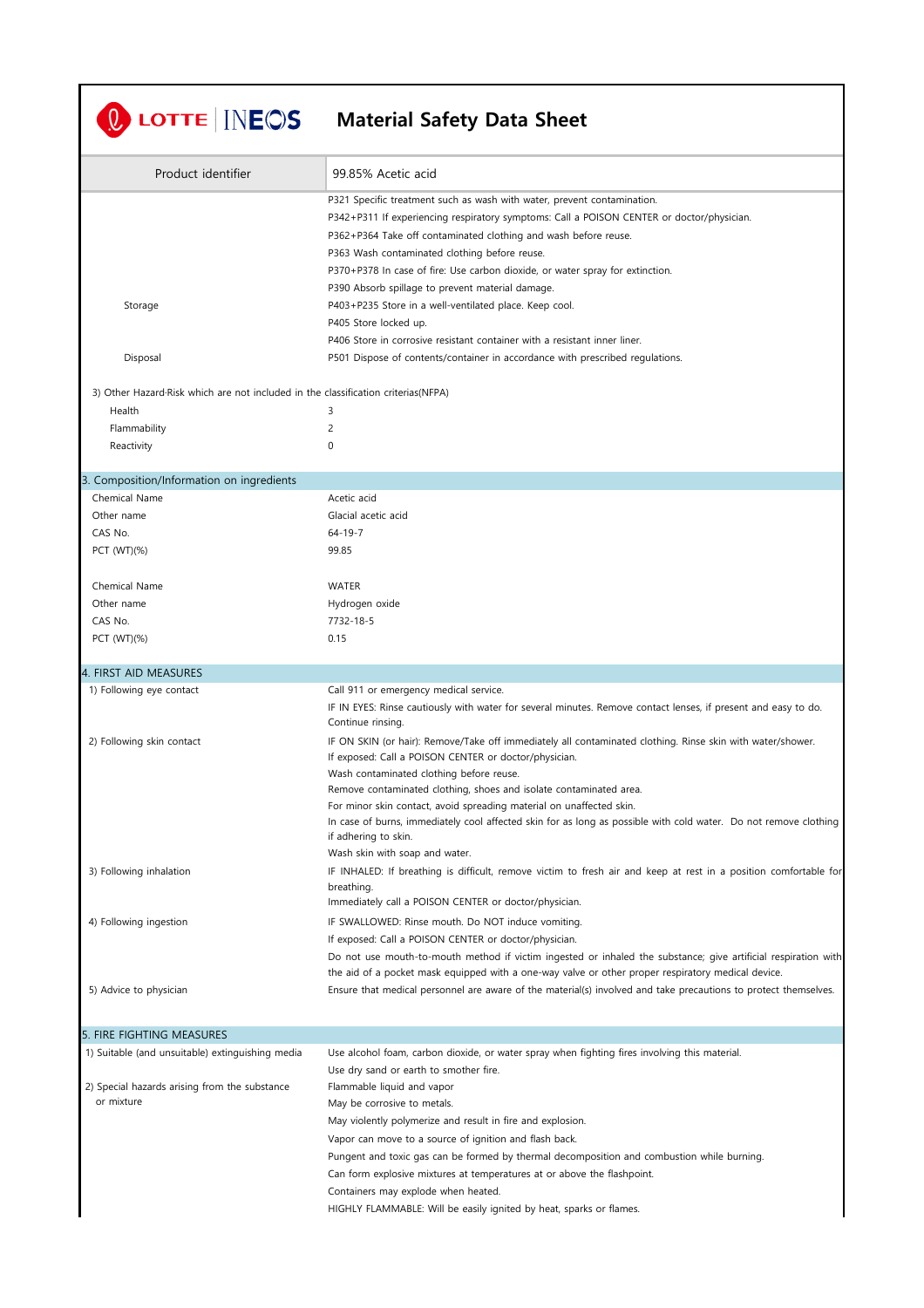## **Material Safety Data Sheet**

| Product identifier                               | 99.85% Acetic acid                                                                                                                                                |
|--------------------------------------------------|-------------------------------------------------------------------------------------------------------------------------------------------------------------------|
|                                                  | Runoff may create fire or explosion hazard.                                                                                                                       |
|                                                  | Vapor explosion hazard indoors, outdoors or in sewers.                                                                                                            |
|                                                  | Some may burn but not ignite readily.                                                                                                                             |
|                                                  | Vapor may form explosive mixture with air.                                                                                                                        |
|                                                  | Non-combustible, substance itself does not burn but may decompose upon heating to produce corrosive and/or<br>toxic fumes.                                        |
| 3) Special protective equipment for firefighters | Rescuers must use appropriate protective equipment.                                                                                                               |
|                                                  | Evacuate area and fight fire from a safe distance.                                                                                                                |
|                                                  | Cautions ; Most of liquids are lighter than water.                                                                                                                |
|                                                  | Most vapors are heavier than air. They will spread along ground and collect in low or confined areas.                                                             |
|                                                  | Dike fire-control water for later disposal; do not scatter the material.                                                                                          |
|                                                  | Move containers from fire area if you can do it without risk.                                                                                                     |
|                                                  | Fire involving Tanks: Fight fire from maximum distance or use unmanned hose holders or monitor nozzles.                                                           |
|                                                  | Fire involving Tanks: Do not get water inside containers.                                                                                                         |
|                                                  | Fire involving Tanks: Cool containers with flooding quantities of water until well after fire is out.                                                             |
|                                                  | Fire involving Tanks: Withdraw immediately in case of rising sound from venting safety devices or discoloration<br>of tank.                                       |
|                                                  | Fire involving Tanks: ALWAYS stay away from tanks engulfed in fire.                                                                                               |
|                                                  | Fire involving Tanks: For massive fire, use unmanned hose holders or monitor nozzles; if this is impossible,<br>withdraw from area and let fire burn.             |
|                                                  |                                                                                                                                                                   |
| 6. ACCIDENTAL RELEASE MEASURES                   |                                                                                                                                                                   |
| 1) Health considerations and protective          | Avoid breathing dust/fume/gas/mist/vapours/spray.                                                                                                                 |
| equipment                                        | The very fine particles can cause a fire or explosion, eliminate all ignition sources.                                                                            |
|                                                  | Clean up spills immediately, observe precautions in Protective Equipment section.                                                                                 |
|                                                  | Isolate the contaminated area.                                                                                                                                    |
|                                                  | Keep unnecessary and unprotected personnel from entering.                                                                                                         |
|                                                  | ELIMINATE all ignition sources.                                                                                                                                   |
|                                                  | All equipment used when handling the product must be grounded.<br>Stop leak if you can do it without risk.                                                        |
|                                                  | Do not touch damaged containers or spilled material unless wearing appropriate protective clothing.                                                               |
|                                                  | A vapor suppressing foam may be used to reduce vapors.                                                                                                            |
|                                                  | Cover with plastic sheet to prevent spreading.                                                                                                                    |
|                                                  | Please note that materials and conditions to be avoided.                                                                                                          |
| 2) Environmental precautions                     | Prevent the inflow to the canal, drain, basement, and closed-door.                                                                                                |
| 3) For cleaning up                               | Dike and collect water used to fight fire.                                                                                                                        |
|                                                  | Absorb spill with inert material (e.g., dry sand or earth), then place in a chemical waste container.                                                             |
|                                                  | Absorb the liquid and scrub the area with detergent and water.                                                                                                    |
|                                                  | Large Spill: Dike far ahead of liquid spill for later disposal.                                                                                                   |
|                                                  | Use clean non-sparking tools to collect absorbed material.                                                                                                        |
|                                                  | Absorb spillage to prevent material damage.                                                                                                                       |
| 7. HANDLING AND STORAGE                          |                                                                                                                                                                   |
| 1) Precautions for safe handling                 | Use explosion-proof electrical/ventilating/lighting equipment.                                                                                                    |
|                                                  | Use only non-sparking tools.                                                                                                                                      |
|                                                  | Take precautionary measures against static discharge.                                                                                                             |
|                                                  | Avoid breathing dust/fume/gas/mist/vapours/spray.                                                                                                                 |
|                                                  | Wash handling area thoroughly after handling.                                                                                                                     |
|                                                  | Do not eat, drink or smoke when using this product.                                                                                                               |
|                                                  | Do not pressurize, cut, weld, braze, solder, drill, grind, or expose such containers to heat, flame, sparks, static<br>electricity, or other sources of ignition; |
|                                                  | Use only in a well-ventilated area.                                                                                                                               |
|                                                  | Follow all MSDS/Label precautions even after container is emptied because they may product residues                                                               |
|                                                  | Use care in handling/storage.<br>Loosen closure cautiously before opening.                                                                                        |
|                                                  | Avoid prolonged or repeated contact with skin.                                                                                                                    |
|                                                  | Do not enter storage area unless adequately ventilated.                                                                                                           |
|                                                  | All equipment used when handling the product must be grounded.                                                                                                    |
|                                                  | Please note that materials and conditions to be avoided.                                                                                                          |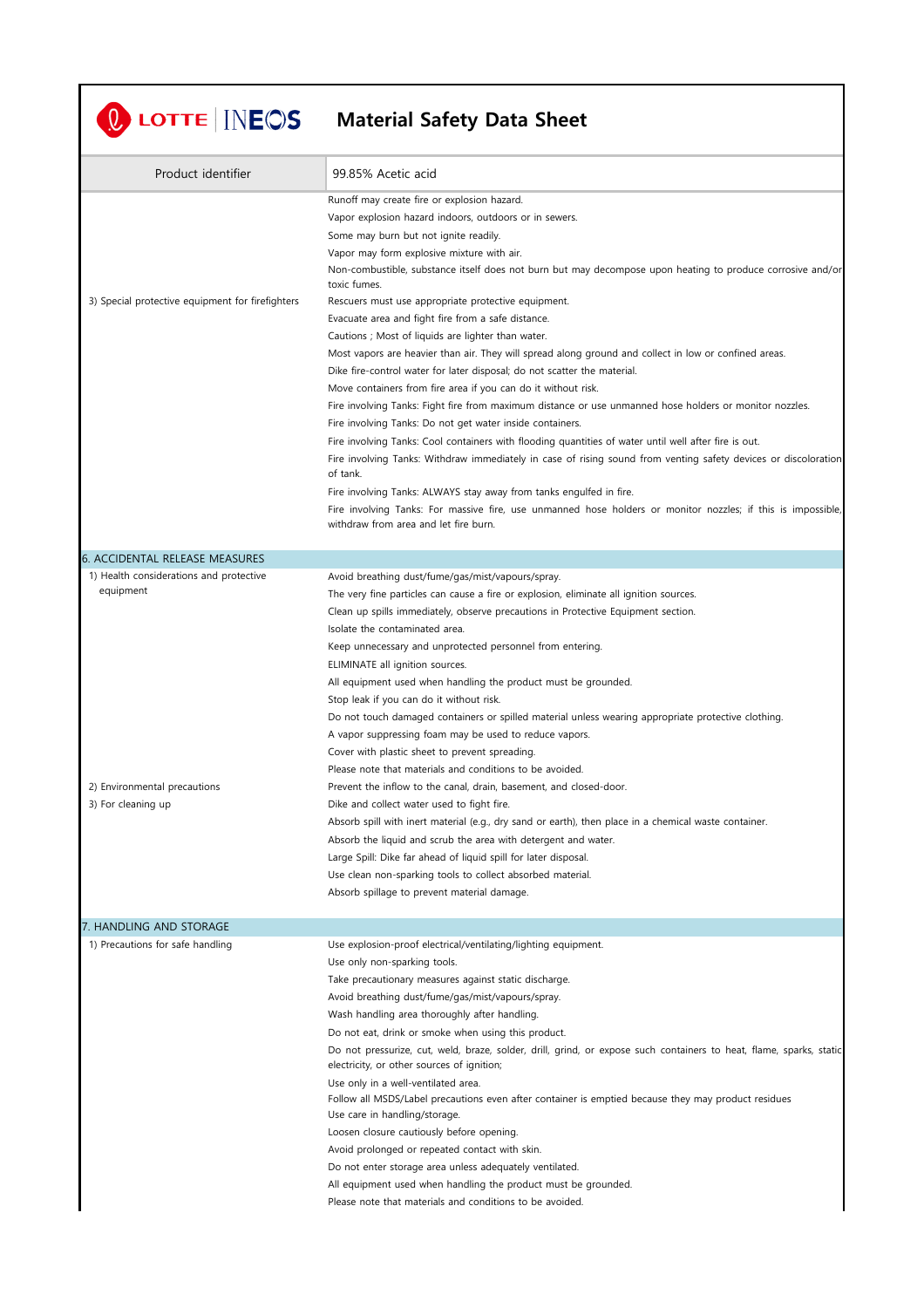## **Material Safety Data Sheet**

| Product identifier                                        | 99.85% Acetic acid                                                                                                                                                                   |
|-----------------------------------------------------------|--------------------------------------------------------------------------------------------------------------------------------------------------------------------------------------|
|                                                           | Handling refer to engineering control/personal protection section.                                                                                                                   |
|                                                           | Caution: Heat                                                                                                                                                                        |
|                                                           | Measure atmospheric oxygen concentration and ventilate the area during the operation since low-closed area                                                                           |
|                                                           | can cause oxygen deficiency.                                                                                                                                                         |
| 2) Conditions for safe storage                            | Keep away from heat/sparks/open flames/hot surfaces. - No smoking.                                                                                                                   |
|                                                           | Keep container tightly closed.                                                                                                                                                       |
|                                                           | Store in a well-ventilated place. Keep cool.                                                                                                                                         |
|                                                           | Store locked up.                                                                                                                                                                     |
|                                                           | Store in corrosive resistant container with a resistant inner liner.                                                                                                                 |
|                                                           | Empty drums should be completely drained, properly bunged, and promptly returned to a drum reconditioner,<br>or properly disposed of.                                                |
|                                                           | Keep away from food and drinking water.                                                                                                                                              |
|                                                           |                                                                                                                                                                                      |
| 8. EXPOSURE CONTROLS AND PERSONAL PROTECTION              |                                                                                                                                                                                      |
| 1) Chemical exposure limits, Biological exposure standard |                                                                                                                                                                                      |
| Occupational exposure limits (Domestic)                   | TWA - 10ppm, $25mg/m^3$ STEL - 15ppm, 37mg/m <sup>3</sup>                                                                                                                            |
| Occupational exposure limits (ACGIH)                      | TWA - 10ppm STEL - 15ppm                                                                                                                                                             |
| Biological limit values                                   | No data                                                                                                                                                                              |
| 2) Appropriate engineering controls                       | Use process enclosures, local exhaust ventilation, or other engineering controls to control airborne levels below<br>recommended exposure limits.                                    |
|                                                           | When dust, fume or mist generates during operation, ventilate to maintain the air pollution below exposure limit.                                                                    |
|                                                           | Facilities storing or utilizing this material should be equipped with an eyewash facility and a safety shower.                                                                       |
| 3) Personal protection equipment                          |                                                                                                                                                                                      |
|                                                           | Wear proper filtered, canister-mounted full-face, electric half-face or air supplied continuous flow/pressure                                                                        |
| Respiratory protection                                    | required half-face respiratory protection when exposure concentration less than 500ppm.                                                                                              |
|                                                           | Wear proper filtered or canister-mounted full-face or hood/helmet type, pressure required air supplied respirator<br>when exposure concentration less than 10000ppm.                 |
|                                                           | Wear proper filtered, canister-mounted Self-Contained Breathing Apparatus(SCBA) or pressure required SCBA<br>respiratory protection when exposure concentration less than 100000ppm. |
|                                                           | Wear breathing protection, which needs a confirmation from the Korea Occupational Safety and Health Agency,                                                                          |
|                                                           | for exposed material by the physio-chemical properties.                                                                                                                              |
|                                                           | Wear proper filtered or canister-mounted half-face respiratory protection when exposure concentration less than                                                                      |
|                                                           | 100ppm.                                                                                                                                                                              |
|                                                           | Wear proper filtered or canister-mounted loose-fitting electric hood/helmet respiratory protection, or continuous                                                                    |
|                                                           | flow dust mask when exposure concentration less than 250ppm.                                                                                                                         |
| Eye protection                                            | Provide emergency showers and eyewash.                                                                                                                                               |
|                                                           | Use chemical splash goggles and face shield.                                                                                                                                         |
| Hand protection                                           | Wear suitable protective gloves.                                                                                                                                                     |
| Body protection                                           | Wear suitable protective clothing.                                                                                                                                                   |

## 9. PHYSICAL AND CHEMICAL PROPERTIES

| 1) Appearance                                    |                 |
|--------------------------------------------------|-----------------|
| Physical state                                   | Liquid          |
| Colour                                           | Colorless       |
| 2) Odor                                          | Vinegar odor    |
| 3) Odor threshold                                |                 |
| 4) pH                                            | 2.47            |
| 5) Melting point/freezing point                  | $17^{\circ}$ C  |
| 6) Initial boiling point and boiling range       | 118°C           |
| 7) Flash point                                   | 39°C            |
| 8) Evaporation rate                              | 0.97            |
| 9) Flammability(solid, gas)                      |                 |
| 10) Upper/lower flammability or explosive limits | 16/5.4 %        |
| 11) Vapour pressure                              | 15.7mmHg(25℃)   |
| 12) Solubility(ies)                              | 100g/100ml      |
| 13) Vapour density                               | 2.07            |
| 14) Relative density                             | 1.0492          |
| 15) n-octanol/water partition coefficient        | $-0.17$ log Pow |
| 16) Auto ignition temperature                    | 427°C           |
| 17) Decomposition temperature                    |                 |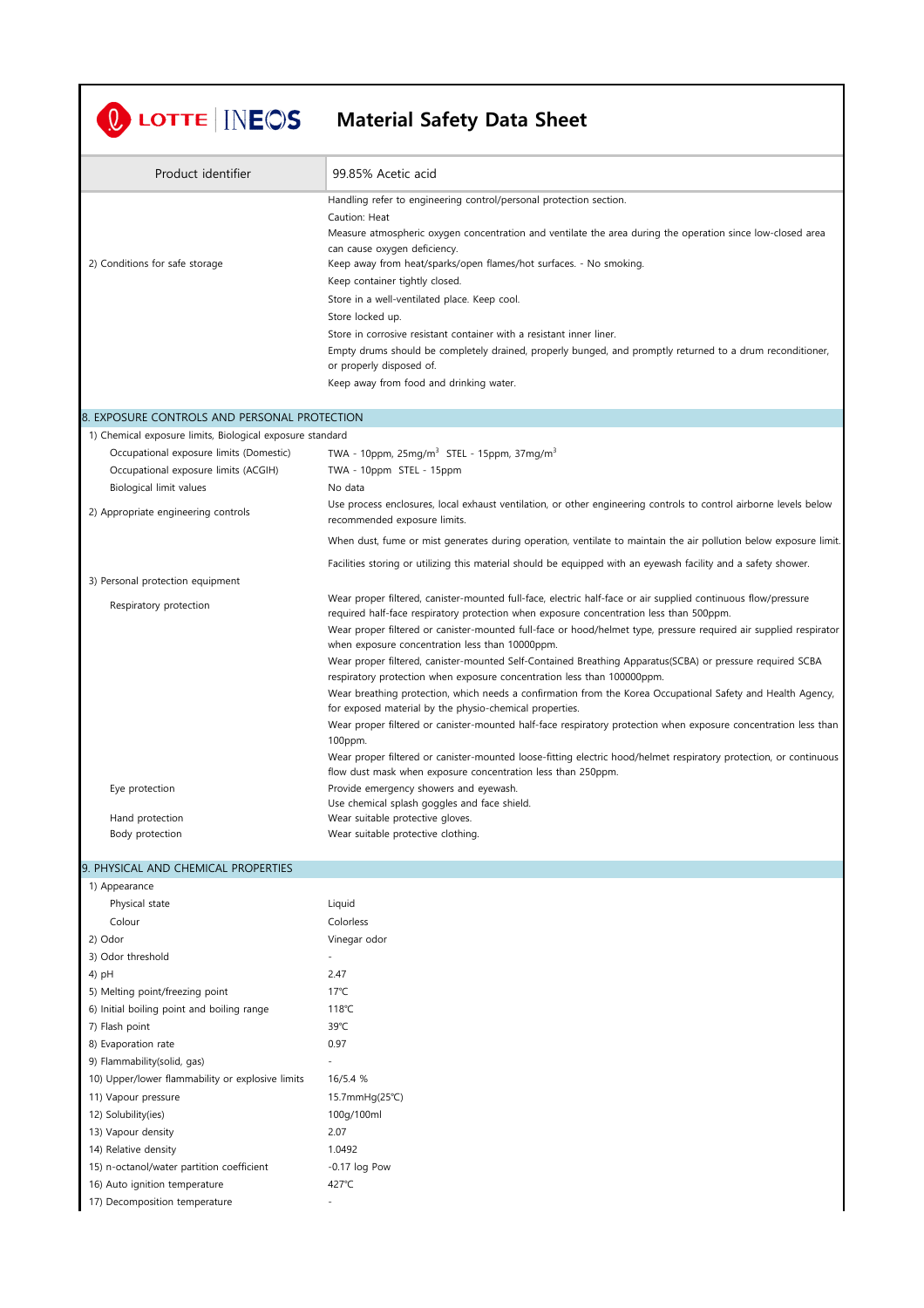| Product identifier<br>99.85% Acetic acid<br>18) Viscosity<br>1.22 cP(20°C)<br>19) Molecular weight(mass)<br>60.05<br>10. STABILITY AND REACTIVITY<br>1) Stability and hazardous reactivity<br>Flammable liquid and vapor<br>May corrode metals.<br>Decomposes on high temperature and can form toxic gas.<br>May violently polymerize and result in fire and explosion.<br>Can form explosive mixtures at temperatures at or above the flashpoint.<br>Containers may explode when heated.<br>Runoff may create fire or explosion hazard.<br>Vapor explosion hazard indoors, outdoors or in sewers.<br>May be ignited by heat, sparks or flames.<br>Flammable/combustible material.<br>Vapors may travel to source of ignition and flash back.<br>Contact may cause severe burns to skin and eyes.<br>Vapors may cause dizziness or asphyxiation without warning.<br>May cause toxic effects if inhaled or ingested/swallowed.<br>2) Conditions to avoid<br>Keep away from heat/sparks/open flames/hot surfaces. - No smoking.<br>3) Incompatible materials<br>No data<br>4) Hazardous decomposition products<br>During a fire, irritating and highly toxic gases may be generated by thermal decomposition or combustion.<br>11. TOXICOLOGICAL INFORMATION<br>1) Information on the likely routes of exposure<br>No data<br>2) Health hazard information<br>Acute toxicity<br>Oral<br>LD50 3310 mg/kg Rat<br>LD50 1060 mg/kg Rabbit<br>Dermal<br>LC50 16000 ppm 4 hr Rat<br>Inhalation<br>Skin corrosion/Irritation<br>Skin necrosis and burns appear in animal test<br>Serious eye damage/irritation<br>It causes severe eye damage, permanent corneal damage in rabbits. It causes paralysis or turbidity of the cornea<br>to human in an accident.<br>Respiratory sensitization<br>Inhalation exposure may cause respiratory hypersensitivity such as bronchial asthma.<br>Skin sensitization<br>No data<br>Carcinogenicity<br>Ministry of Employment and Labor Notice<br>Not applicable<br><b>IARC</b><br>No data<br><b>OSHA</b><br>No data | <b>U</b> LOTTE INECS<br><b>Material Safety Data Sheet</b> |  |
|-------------------------------------------------------------------------------------------------------------------------------------------------------------------------------------------------------------------------------------------------------------------------------------------------------------------------------------------------------------------------------------------------------------------------------------------------------------------------------------------------------------------------------------------------------------------------------------------------------------------------------------------------------------------------------------------------------------------------------------------------------------------------------------------------------------------------------------------------------------------------------------------------------------------------------------------------------------------------------------------------------------------------------------------------------------------------------------------------------------------------------------------------------------------------------------------------------------------------------------------------------------------------------------------------------------------------------------------------------------------------------------------------------------------------------------------------------------------------------------------------------------------------------------------------------------------------------------------------------------------------------------------------------------------------------------------------------------------------------------------------------------------------------------------------------------------------------------------------------------------------------------------------------------------------------------------------------------------------------------------------------------------------------------------------|-----------------------------------------------------------|--|
|                                                                                                                                                                                                                                                                                                                                                                                                                                                                                                                                                                                                                                                                                                                                                                                                                                                                                                                                                                                                                                                                                                                                                                                                                                                                                                                                                                                                                                                                                                                                                                                                                                                                                                                                                                                                                                                                                                                                                                                                                                                 |                                                           |  |
|                                                                                                                                                                                                                                                                                                                                                                                                                                                                                                                                                                                                                                                                                                                                                                                                                                                                                                                                                                                                                                                                                                                                                                                                                                                                                                                                                                                                                                                                                                                                                                                                                                                                                                                                                                                                                                                                                                                                                                                                                                                 |                                                           |  |
|                                                                                                                                                                                                                                                                                                                                                                                                                                                                                                                                                                                                                                                                                                                                                                                                                                                                                                                                                                                                                                                                                                                                                                                                                                                                                                                                                                                                                                                                                                                                                                                                                                                                                                                                                                                                                                                                                                                                                                                                                                                 |                                                           |  |
|                                                                                                                                                                                                                                                                                                                                                                                                                                                                                                                                                                                                                                                                                                                                                                                                                                                                                                                                                                                                                                                                                                                                                                                                                                                                                                                                                                                                                                                                                                                                                                                                                                                                                                                                                                                                                                                                                                                                                                                                                                                 |                                                           |  |
|                                                                                                                                                                                                                                                                                                                                                                                                                                                                                                                                                                                                                                                                                                                                                                                                                                                                                                                                                                                                                                                                                                                                                                                                                                                                                                                                                                                                                                                                                                                                                                                                                                                                                                                                                                                                                                                                                                                                                                                                                                                 |                                                           |  |
|                                                                                                                                                                                                                                                                                                                                                                                                                                                                                                                                                                                                                                                                                                                                                                                                                                                                                                                                                                                                                                                                                                                                                                                                                                                                                                                                                                                                                                                                                                                                                                                                                                                                                                                                                                                                                                                                                                                                                                                                                                                 |                                                           |  |
|                                                                                                                                                                                                                                                                                                                                                                                                                                                                                                                                                                                                                                                                                                                                                                                                                                                                                                                                                                                                                                                                                                                                                                                                                                                                                                                                                                                                                                                                                                                                                                                                                                                                                                                                                                                                                                                                                                                                                                                                                                                 |                                                           |  |
|                                                                                                                                                                                                                                                                                                                                                                                                                                                                                                                                                                                                                                                                                                                                                                                                                                                                                                                                                                                                                                                                                                                                                                                                                                                                                                                                                                                                                                                                                                                                                                                                                                                                                                                                                                                                                                                                                                                                                                                                                                                 |                                                           |  |
|                                                                                                                                                                                                                                                                                                                                                                                                                                                                                                                                                                                                                                                                                                                                                                                                                                                                                                                                                                                                                                                                                                                                                                                                                                                                                                                                                                                                                                                                                                                                                                                                                                                                                                                                                                                                                                                                                                                                                                                                                                                 |                                                           |  |
|                                                                                                                                                                                                                                                                                                                                                                                                                                                                                                                                                                                                                                                                                                                                                                                                                                                                                                                                                                                                                                                                                                                                                                                                                                                                                                                                                                                                                                                                                                                                                                                                                                                                                                                                                                                                                                                                                                                                                                                                                                                 |                                                           |  |
|                                                                                                                                                                                                                                                                                                                                                                                                                                                                                                                                                                                                                                                                                                                                                                                                                                                                                                                                                                                                                                                                                                                                                                                                                                                                                                                                                                                                                                                                                                                                                                                                                                                                                                                                                                                                                                                                                                                                                                                                                                                 |                                                           |  |
|                                                                                                                                                                                                                                                                                                                                                                                                                                                                                                                                                                                                                                                                                                                                                                                                                                                                                                                                                                                                                                                                                                                                                                                                                                                                                                                                                                                                                                                                                                                                                                                                                                                                                                                                                                                                                                                                                                                                                                                                                                                 |                                                           |  |
|                                                                                                                                                                                                                                                                                                                                                                                                                                                                                                                                                                                                                                                                                                                                                                                                                                                                                                                                                                                                                                                                                                                                                                                                                                                                                                                                                                                                                                                                                                                                                                                                                                                                                                                                                                                                                                                                                                                                                                                                                                                 |                                                           |  |
|                                                                                                                                                                                                                                                                                                                                                                                                                                                                                                                                                                                                                                                                                                                                                                                                                                                                                                                                                                                                                                                                                                                                                                                                                                                                                                                                                                                                                                                                                                                                                                                                                                                                                                                                                                                                                                                                                                                                                                                                                                                 |                                                           |  |
|                                                                                                                                                                                                                                                                                                                                                                                                                                                                                                                                                                                                                                                                                                                                                                                                                                                                                                                                                                                                                                                                                                                                                                                                                                                                                                                                                                                                                                                                                                                                                                                                                                                                                                                                                                                                                                                                                                                                                                                                                                                 |                                                           |  |
|                                                                                                                                                                                                                                                                                                                                                                                                                                                                                                                                                                                                                                                                                                                                                                                                                                                                                                                                                                                                                                                                                                                                                                                                                                                                                                                                                                                                                                                                                                                                                                                                                                                                                                                                                                                                                                                                                                                                                                                                                                                 |                                                           |  |
|                                                                                                                                                                                                                                                                                                                                                                                                                                                                                                                                                                                                                                                                                                                                                                                                                                                                                                                                                                                                                                                                                                                                                                                                                                                                                                                                                                                                                                                                                                                                                                                                                                                                                                                                                                                                                                                                                                                                                                                                                                                 |                                                           |  |
|                                                                                                                                                                                                                                                                                                                                                                                                                                                                                                                                                                                                                                                                                                                                                                                                                                                                                                                                                                                                                                                                                                                                                                                                                                                                                                                                                                                                                                                                                                                                                                                                                                                                                                                                                                                                                                                                                                                                                                                                                                                 |                                                           |  |
|                                                                                                                                                                                                                                                                                                                                                                                                                                                                                                                                                                                                                                                                                                                                                                                                                                                                                                                                                                                                                                                                                                                                                                                                                                                                                                                                                                                                                                                                                                                                                                                                                                                                                                                                                                                                                                                                                                                                                                                                                                                 |                                                           |  |
|                                                                                                                                                                                                                                                                                                                                                                                                                                                                                                                                                                                                                                                                                                                                                                                                                                                                                                                                                                                                                                                                                                                                                                                                                                                                                                                                                                                                                                                                                                                                                                                                                                                                                                                                                                                                                                                                                                                                                                                                                                                 |                                                           |  |
|                                                                                                                                                                                                                                                                                                                                                                                                                                                                                                                                                                                                                                                                                                                                                                                                                                                                                                                                                                                                                                                                                                                                                                                                                                                                                                                                                                                                                                                                                                                                                                                                                                                                                                                                                                                                                                                                                                                                                                                                                                                 |                                                           |  |
|                                                                                                                                                                                                                                                                                                                                                                                                                                                                                                                                                                                                                                                                                                                                                                                                                                                                                                                                                                                                                                                                                                                                                                                                                                                                                                                                                                                                                                                                                                                                                                                                                                                                                                                                                                                                                                                                                                                                                                                                                                                 |                                                           |  |
|                                                                                                                                                                                                                                                                                                                                                                                                                                                                                                                                                                                                                                                                                                                                                                                                                                                                                                                                                                                                                                                                                                                                                                                                                                                                                                                                                                                                                                                                                                                                                                                                                                                                                                                                                                                                                                                                                                                                                                                                                                                 |                                                           |  |
|                                                                                                                                                                                                                                                                                                                                                                                                                                                                                                                                                                                                                                                                                                                                                                                                                                                                                                                                                                                                                                                                                                                                                                                                                                                                                                                                                                                                                                                                                                                                                                                                                                                                                                                                                                                                                                                                                                                                                                                                                                                 |                                                           |  |
|                                                                                                                                                                                                                                                                                                                                                                                                                                                                                                                                                                                                                                                                                                                                                                                                                                                                                                                                                                                                                                                                                                                                                                                                                                                                                                                                                                                                                                                                                                                                                                                                                                                                                                                                                                                                                                                                                                                                                                                                                                                 |                                                           |  |
|                                                                                                                                                                                                                                                                                                                                                                                                                                                                                                                                                                                                                                                                                                                                                                                                                                                                                                                                                                                                                                                                                                                                                                                                                                                                                                                                                                                                                                                                                                                                                                                                                                                                                                                                                                                                                                                                                                                                                                                                                                                 |                                                           |  |
|                                                                                                                                                                                                                                                                                                                                                                                                                                                                                                                                                                                                                                                                                                                                                                                                                                                                                                                                                                                                                                                                                                                                                                                                                                                                                                                                                                                                                                                                                                                                                                                                                                                                                                                                                                                                                                                                                                                                                                                                                                                 |                                                           |  |
|                                                                                                                                                                                                                                                                                                                                                                                                                                                                                                                                                                                                                                                                                                                                                                                                                                                                                                                                                                                                                                                                                                                                                                                                                                                                                                                                                                                                                                                                                                                                                                                                                                                                                                                                                                                                                                                                                                                                                                                                                                                 |                                                           |  |
|                                                                                                                                                                                                                                                                                                                                                                                                                                                                                                                                                                                                                                                                                                                                                                                                                                                                                                                                                                                                                                                                                                                                                                                                                                                                                                                                                                                                                                                                                                                                                                                                                                                                                                                                                                                                                                                                                                                                                                                                                                                 |                                                           |  |
|                                                                                                                                                                                                                                                                                                                                                                                                                                                                                                                                                                                                                                                                                                                                                                                                                                                                                                                                                                                                                                                                                                                                                                                                                                                                                                                                                                                                                                                                                                                                                                                                                                                                                                                                                                                                                                                                                                                                                                                                                                                 |                                                           |  |
|                                                                                                                                                                                                                                                                                                                                                                                                                                                                                                                                                                                                                                                                                                                                                                                                                                                                                                                                                                                                                                                                                                                                                                                                                                                                                                                                                                                                                                                                                                                                                                                                                                                                                                                                                                                                                                                                                                                                                                                                                                                 |                                                           |  |
|                                                                                                                                                                                                                                                                                                                                                                                                                                                                                                                                                                                                                                                                                                                                                                                                                                                                                                                                                                                                                                                                                                                                                                                                                                                                                                                                                                                                                                                                                                                                                                                                                                                                                                                                                                                                                                                                                                                                                                                                                                                 |                                                           |  |
| <b>ACGIH</b><br>No data                                                                                                                                                                                                                                                                                                                                                                                                                                                                                                                                                                                                                                                                                                                                                                                                                                                                                                                                                                                                                                                                                                                                                                                                                                                                                                                                                                                                                                                                                                                                                                                                                                                                                                                                                                                                                                                                                                                                                                                                                         |                                                           |  |
| <b>NTP</b><br>No data                                                                                                                                                                                                                                                                                                                                                                                                                                                                                                                                                                                                                                                                                                                                                                                                                                                                                                                                                                                                                                                                                                                                                                                                                                                                                                                                                                                                                                                                                                                                                                                                                                                                                                                                                                                                                                                                                                                                                                                                                           |                                                           |  |
| EU CLP<br>No data                                                                                                                                                                                                                                                                                                                                                                                                                                                                                                                                                                                                                                                                                                                                                                                                                                                                                                                                                                                                                                                                                                                                                                                                                                                                                                                                                                                                                                                                                                                                                                                                                                                                                                                                                                                                                                                                                                                                                                                                                               |                                                           |  |
| No data<br>Germ cell mutagenicity                                                                                                                                                                                                                                                                                                                                                                                                                                                                                                                                                                                                                                                                                                                                                                                                                                                                                                                                                                                                                                                                                                                                                                                                                                                                                                                                                                                                                                                                                                                                                                                                                                                                                                                                                                                                                                                                                                                                                                                                               |                                                           |  |
| Reproductive toxicity<br>No data                                                                                                                                                                                                                                                                                                                                                                                                                                                                                                                                                                                                                                                                                                                                                                                                                                                                                                                                                                                                                                                                                                                                                                                                                                                                                                                                                                                                                                                                                                                                                                                                                                                                                                                                                                                                                                                                                                                                                                                                                |                                                           |  |
| Specific target organ toxicity (single<br>It causes intravascular clotting disorders, severe hemolysis to human. Inhalation exposure in humans causes<br>irritation to nose, upper respiratory tract, and lungs, If human inhales the vapor, it causes airway corrosion and<br>exposure)<br>lung edema.                                                                                                                                                                                                                                                                                                                                                                                                                                                                                                                                                                                                                                                                                                                                                                                                                                                                                                                                                                                                                                                                                                                                                                                                                                                                                                                                                                                                                                                                                                                                                                                                                                                                                                                                         |                                                           |  |
| No data<br>Specific target organ toxicity (repeated<br>exposure)                                                                                                                                                                                                                                                                                                                                                                                                                                                                                                                                                                                                                                                                                                                                                                                                                                                                                                                                                                                                                                                                                                                                                                                                                                                                                                                                                                                                                                                                                                                                                                                                                                                                                                                                                                                                                                                                                                                                                                                |                                                           |  |
| Aspiration hazard<br>No data                                                                                                                                                                                                                                                                                                                                                                                                                                                                                                                                                                                                                                                                                                                                                                                                                                                                                                                                                                                                                                                                                                                                                                                                                                                                                                                                                                                                                                                                                                                                                                                                                                                                                                                                                                                                                                                                                                                                                                                                                    |                                                           |  |
| 12. ECOLOGICAL INFORMATION                                                                                                                                                                                                                                                                                                                                                                                                                                                                                                                                                                                                                                                                                                                                                                                                                                                                                                                                                                                                                                                                                                                                                                                                                                                                                                                                                                                                                                                                                                                                                                                                                                                                                                                                                                                                                                                                                                                                                                                                                      |                                                           |  |
| 1) Aquatic toxicity                                                                                                                                                                                                                                                                                                                                                                                                                                                                                                                                                                                                                                                                                                                                                                                                                                                                                                                                                                                                                                                                                                                                                                                                                                                                                                                                                                                                                                                                                                                                                                                                                                                                                                                                                                                                                                                                                                                                                                                                                             |                                                           |  |
| Fish<br>LC50 251 mg/l 96 hr                                                                                                                                                                                                                                                                                                                                                                                                                                                                                                                                                                                                                                                                                                                                                                                                                                                                                                                                                                                                                                                                                                                                                                                                                                                                                                                                                                                                                                                                                                                                                                                                                                                                                                                                                                                                                                                                                                                                                                                                                     |                                                           |  |
| EC50 47 mg/l 24 hr<br>Crustacean                                                                                                                                                                                                                                                                                                                                                                                                                                                                                                                                                                                                                                                                                                                                                                                                                                                                                                                                                                                                                                                                                                                                                                                                                                                                                                                                                                                                                                                                                                                                                                                                                                                                                                                                                                                                                                                                                                                                                                                                                |                                                           |  |
| Acuatic algae<br>No data                                                                                                                                                                                                                                                                                                                                                                                                                                                                                                                                                                                                                                                                                                                                                                                                                                                                                                                                                                                                                                                                                                                                                                                                                                                                                                                                                                                                                                                                                                                                                                                                                                                                                                                                                                                                                                                                                                                                                                                                                        |                                                           |  |
| 2) Persistence and degradation                                                                                                                                                                                                                                                                                                                                                                                                                                                                                                                                                                                                                                                                                                                                                                                                                                                                                                                                                                                                                                                                                                                                                                                                                                                                                                                                                                                                                                                                                                                                                                                                                                                                                                                                                                                                                                                                                                                                                                                                                  |                                                           |  |
| Persistence<br>log Kow -0.17(=log Pow)                                                                                                                                                                                                                                                                                                                                                                                                                                                                                                                                                                                                                                                                                                                                                                                                                                                                                                                                                                                                                                                                                                                                                                                                                                                                                                                                                                                                                                                                                                                                                                                                                                                                                                                                                                                                                                                                                                                                                                                                          |                                                           |  |
| Degradation<br>No data<br>3) Bioaccumulative potential                                                                                                                                                                                                                                                                                                                                                                                                                                                                                                                                                                                                                                                                                                                                                                                                                                                                                                                                                                                                                                                                                                                                                                                                                                                                                                                                                                                                                                                                                                                                                                                                                                                                                                                                                                                                                                                                                                                                                                                          |                                                           |  |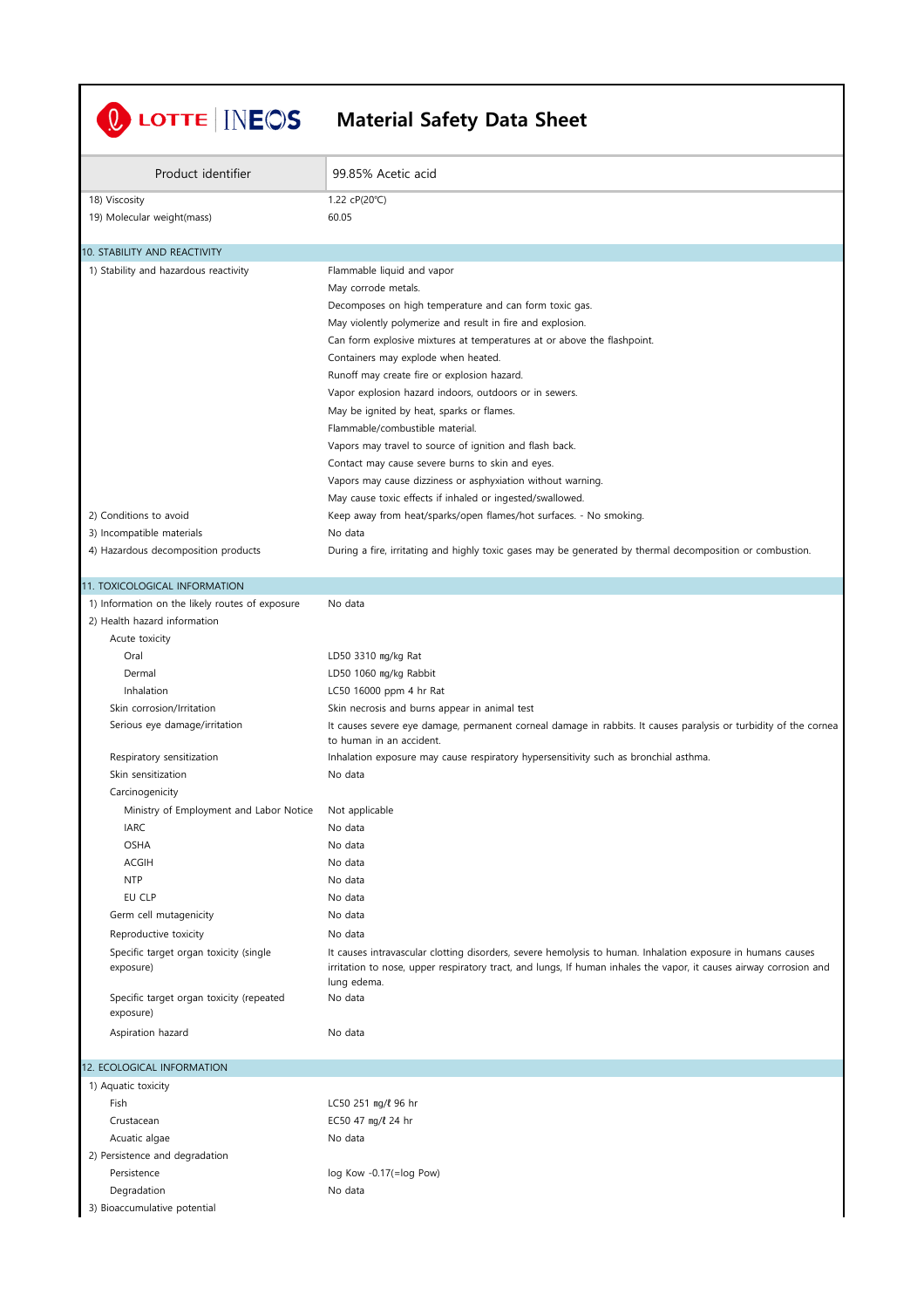| LOTTE <b>INEOS</b>                                                                             | <b>Material Safety Data Sheet</b>                                                         |
|------------------------------------------------------------------------------------------------|-------------------------------------------------------------------------------------------|
| Product identifier                                                                             | 99.85% Acetic acid                                                                        |
| Accumulation                                                                                   | No data                                                                                   |
| Biodegradation                                                                                 | 74(%)                                                                                     |
| 4) Mobility in soil                                                                            | No data                                                                                   |
| 5) Other adverse effects                                                                       |                                                                                           |
| Hazardous to the ozone layer                                                                   | Not applicable                                                                            |
| 13. DISPOSAL CONSIDERATIONS                                                                    |                                                                                           |
| 1) Disposal methods                                                                            | Dispose of contents and container according to the waste control act.                     |
| 2) Precautions (including disposal of<br>contaminated container of package)                    | Dispose of contents and container according to the regulations.                           |
| 14. TRANSPORT INFORMATION                                                                      |                                                                                           |
| 1) UN No.                                                                                      | 2789                                                                                      |
| 2) Proper shipping name                                                                        | ACETIC ACID, GLACIAL or ACETIC ACID SOLUTION more than 80% acid, by mass                  |
| 3) Class or division                                                                           | CLASS <sub>8</sub><br>П                                                                   |
| 4) Packing group                                                                               |                                                                                           |
| 5) Marine pollutant<br>6) Special safety response for transportation or transportation measure | No                                                                                        |
| Emergency measure in fire                                                                      | F-E                                                                                       |
| Emergency measure in spilled                                                                   | $S-C$                                                                                     |
| 15. REGULATORY INFORMATION                                                                     |                                                                                           |
| 1) Occupational Safety and Health Act in Korea                                                 | Harmful Factors subject to Working Environment Measurement (measurement cycle : 6 months) |
|                                                                                                | Harmful Materials subject to Management                                                   |
|                                                                                                | Materials subject to Submission of Process Safety Reports (PSM)                           |
|                                                                                                | Substance set the Standards of Exposure                                                   |
| 2) Chemical Control Act in Korea                                                               | Not applicable                                                                            |
| 3) Safety Control of Dangerous Substances Act<br>in Korea                                      | 4th class Second Petroleum liquids (Water soluble liquid) 2000                            |
| 4) Wastes Control Act in Korea                                                                 | Designated waste                                                                          |
| 5) Other regulations in KOREA and Abroad<br>regulations                                        |                                                                                           |
| Other regulation (Domestic)                                                                    |                                                                                           |
| Persistent Organic Pollutants (POPs)<br>Control Act                                            | Not applicable                                                                            |
| National regulations                                                                           |                                                                                           |
| U.S.A. management information<br>(OSHA regulation)                                             | Not applicable                                                                            |
| U.S.A. management information<br>(CERCLA regulation)                                           | 2267.995 kg 5000 lb                                                                       |
| U.S.A. management information<br>(EPCRA 302 regulation)                                        | Not applicable                                                                            |
| U.S.A. management information<br>(EPCRA 304 regulation)                                        | Not applicable                                                                            |
| U.S.A. management information<br>(EPCRA 313 regulation)                                        | Not applicable                                                                            |
| U.S.A. management information<br>(Rotterdam Convention on Substances)                          | Not applicable                                                                            |
| U.S.A. management information<br>(Stockholm Convention on Substances)                          | Not applicable                                                                            |
| U.S.A. management information<br>(Mont- real Protocol on Substances)                           | Not applicable                                                                            |
| EU Classification (CLASSIFICATION)                                                             | R10 C; R35                                                                                |
| EU Classification (Risk Phrases)<br>EU Classification (Safety Phrases)                         | R10, R35<br>S1, S2, S23, S26, S45                                                         |
|                                                                                                |                                                                                           |
| <b>16. OTHER INFORMATION</b>                                                                   |                                                                                           |
| 1) Reference                                                                                   | (1) ICSC (J)(1997)                                                                        |
|                                                                                                | (2) Merck (13th, 2001)                                                                    |
|                                                                                                | (3) Howard (1997)                                                                         |
|                                                                                                | (4) Organic compound dictionary                                                           |

(5) Honmel (1991)